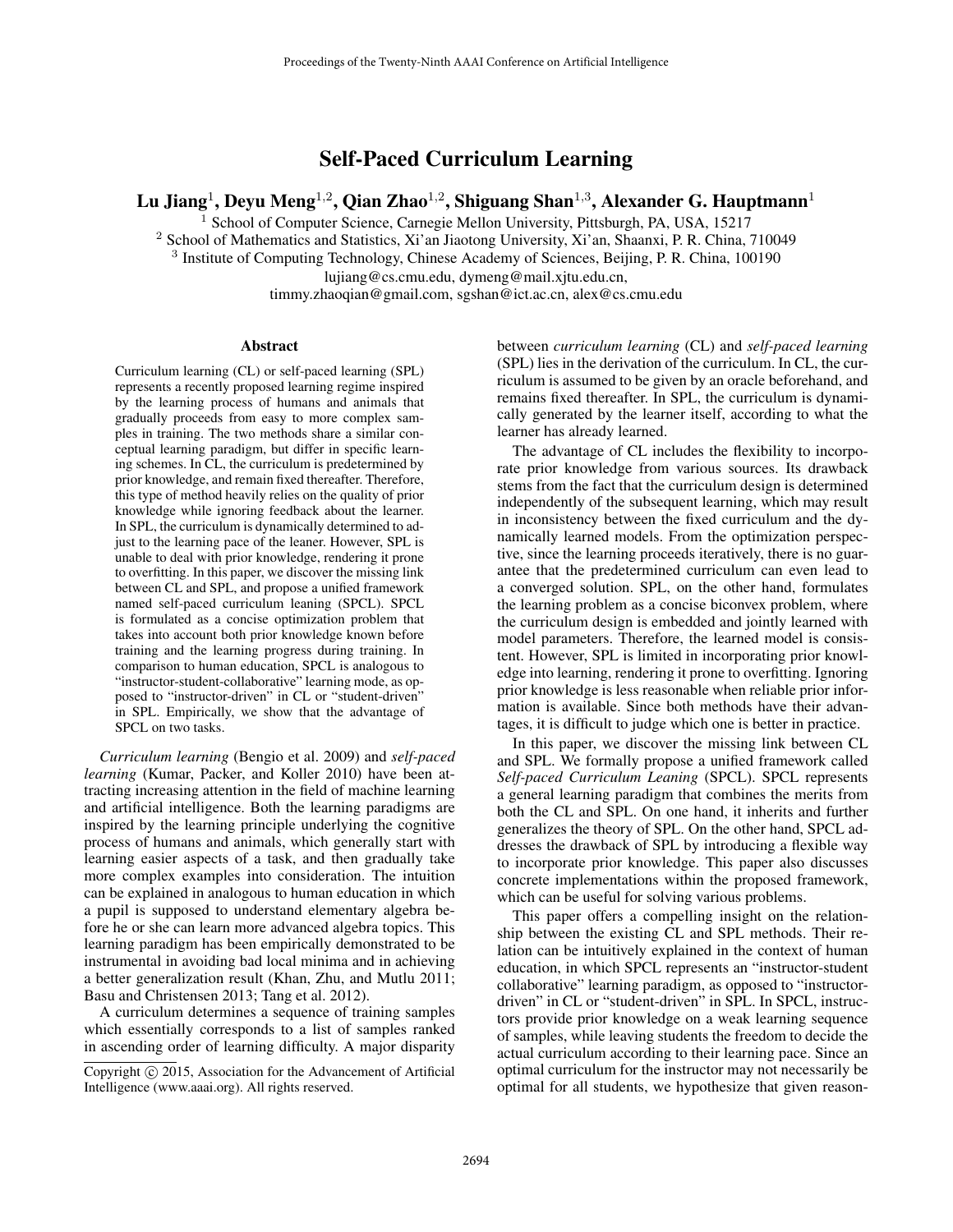able prior knowledge, the curriculum devised by instructors and students together can be expected to be better than the curriculum designed by either part alone. Empirically, we substantiate this hypothesis by demonstrating that the proposed method outperforms both CL and SPL on two tasks.

The rest of the paper is organized as follows. We first briefly introduce the background knowledge on CL and SPL. Then we propose the model and the algorithm of SPCL. After that, we discuss concrete implementations of SPCL. The experimental results and conclusions are presented in the last two sections.

## Background Knowledge

#### Curriculum Learning

Bengio et al. proposed a new learning paradigm called *curriculum learning* (CL), in which a model is learned by gradually including from easy to complex samples in training so as to increase the entropy of training samples (Bengio et al. 2009). Afterwards, Bengio and his colleagues presented insightful explorations for the rationality underlying this learning paradigm, and discussed the relationship between CL and conventional optimization techniques, e.g., the continuation and annealing methods (Bengio, Courville, and Vincent 2013; Bengio 2014). From human behavioral perspective, evidence have shown that CL is consistent with the principle in human teaching (Khan, Zhu, and Mutlu 2011; Basu and Christensen 2013).

The CL methodology has been applied to various applications, the key in which is to find a ranking function that assigns learning priorities to training samples. Given a training set  $\mathcal{D} = \{(x_i, y_i)\}_{i=1}^n$ , where  $\mathbf{x}_i$  denotes the  $i^{th}$  observed sample, and  $y_i$  represents its label. A curriculum is characterized by a ranking function  $\gamma$ . A sample with a higher rank, i.e., smaller value, is supposed to be learned earlier.

The curriculum (or the ranking function) is often derived by predetermined heuristics for particular problems. For example, in the task of classifying geometrical shapes, the ranking function was derived by the variability in shape (Bengio et al. 2009). The shapes exhibiting less variability are supposed to be learned earlier. In (Khan, Zhu, and Mutlu 2011), the authors tried to teach a robot the concept of "graspability" - whether an object can be grasped and picked up with one hand, in which participants were asked to assign a learning sequence of graspability to various object. The ranking is determined by common sense of the participants. In (Spitkovsky, Alshawi, and Jurafsky 2009), the authors approached grammar induction, where the ranking function is derived in terms of the length of a sentence. The heuristic is that the number of possible solutions grows exponentially with the length of the sentence, and short sentences are easier and thus should be learn earlier.

The heuristics in these problems turn out to be beneficial. However, the heuristical curriculum design may lead to inconsistency between the fixed curriculum and the dynamically learned models. That is, the curriculum is predetermined a priori and cannot be adjusted accordingly, taking into account the feedback about the learner.

## Self-paced Learning

To alleviate the issue of CL, Koller's group (Kumar, Packer, and Koller 2010) designed a new formulation, called *selfpaced learning* (SPL). SPL embeds curriculum design as a regularization term into the learning objective. Compared with CL, SPL exhibits two advantages: first, it jointly optimizes the learning objective together with the curriculum, and therefore the curriculum and the learned model are consistent under the same optimization problem; second, the regularization term is independent of loss functions of specific problems. This theory has been successfully applied to various applications, such as action/event detection (Jiang et al. 2014b), reranking (Jiang et al. 2014a), domain adaption (Tang et al. 2012), dictionary learning (Tang, Yang, and Gao 2012), tracking (Supančič III and Ramanan 2013) and segmentation (Kumar et al. 2011).

Formally, let  $L(y_i, g(\mathbf{x}_i, \mathbf{w}))$  denote the loss function which calculates the cost between the ground truth label  $y_i$  and the estimated label  $g(\mathbf{x}_i, \mathbf{w})$ . Here w represents the model parameter inside the decision function  $q$ . In SPL, the goal is to jointly learn the model parameter w and the latent weight variable  $\mathbf{v} = [v_1, \dots, v_n]^T$  by minimizing:

$$
\min_{\mathbf{w}, \mathbf{v} \in [0,1]^n} \mathbb{E}(\mathbf{w}, \mathbf{v}; \lambda) = \sum_{i=1}^n v_i L(y_i, f(\mathbf{x}_i, \mathbf{w})) - \lambda \sum_{i=1}^n v_i,
$$
\n(1)

where  $\lambda$  is a parameter for controlling the learning pace. Eq. (1) indicates the loss of a sample is discounted by a weight. The objective of SPL is to minimize the weighted training loss together with the negative  $l_1$ -norm regularizer  $-\|\mathbf{v}\|_1 = -\sum_{i=1}^n v_i$  (since  $v_i \geq 0$ ). A more general regularizer consists of both  $\|\mathbf{v}\|_1$  and  $\|\mathbf{v}\|_{2,1}$  (Jiang et al. 2014b).

ACS (Alternative Convex Search) is generally used to solve Eq. (1) (Gorski, Pfeuffer, and Klamroth 2007). It is an iterative method for biconvex optimization, in which the variables are divided into two disjoint blocks. In each iteration, a block of variables are optimized while keeping the other block fixed. With the fixed w, the global optimum  $\mathbf{v}^* = [v_1^*, \cdots, v_n^*]$  can be easily calculated by:

$$
v_i^* = \begin{cases} 1, & L(y_i, g(\mathbf{x}_i, \mathbf{w})) < \lambda, \\ 0, & \text{otherwise.} \end{cases}
$$
 (2)

There exists an intuitive explanation behind this alternative search strategy: first, when updating v with a fixed w, a sample whose loss is smaller than a certain threshold  $\lambda$  is taken as an "easy" sample, and will be selected in training  $(v_i^* = 1)$ , or otherwise unselected  $(v_i^* = 0)$ ; second, when updating w with a fixed v, the classifier is trained only on the selected "easy" samples. The parameter  $\lambda$  controls the pace at which the model learns new samples, and physically  $\overline{\lambda}$  corresponds to the "age" of the model. When  $\overline{\lambda}$  is small, only "easy" samples with small losses will be considered. As  $\lambda$  grows, more samples with larger losses will be gradually appended to train a more "mature" model.

This strategy complies with the heuristics in most CL methods (Bengio et al. 2009; Khan, Zhu, and Mutlu 2011). However, since the learning is completely dominated by the training loss, the learning may be prone to overfitting. Moreover, it provides no way to incorporate prior guidance in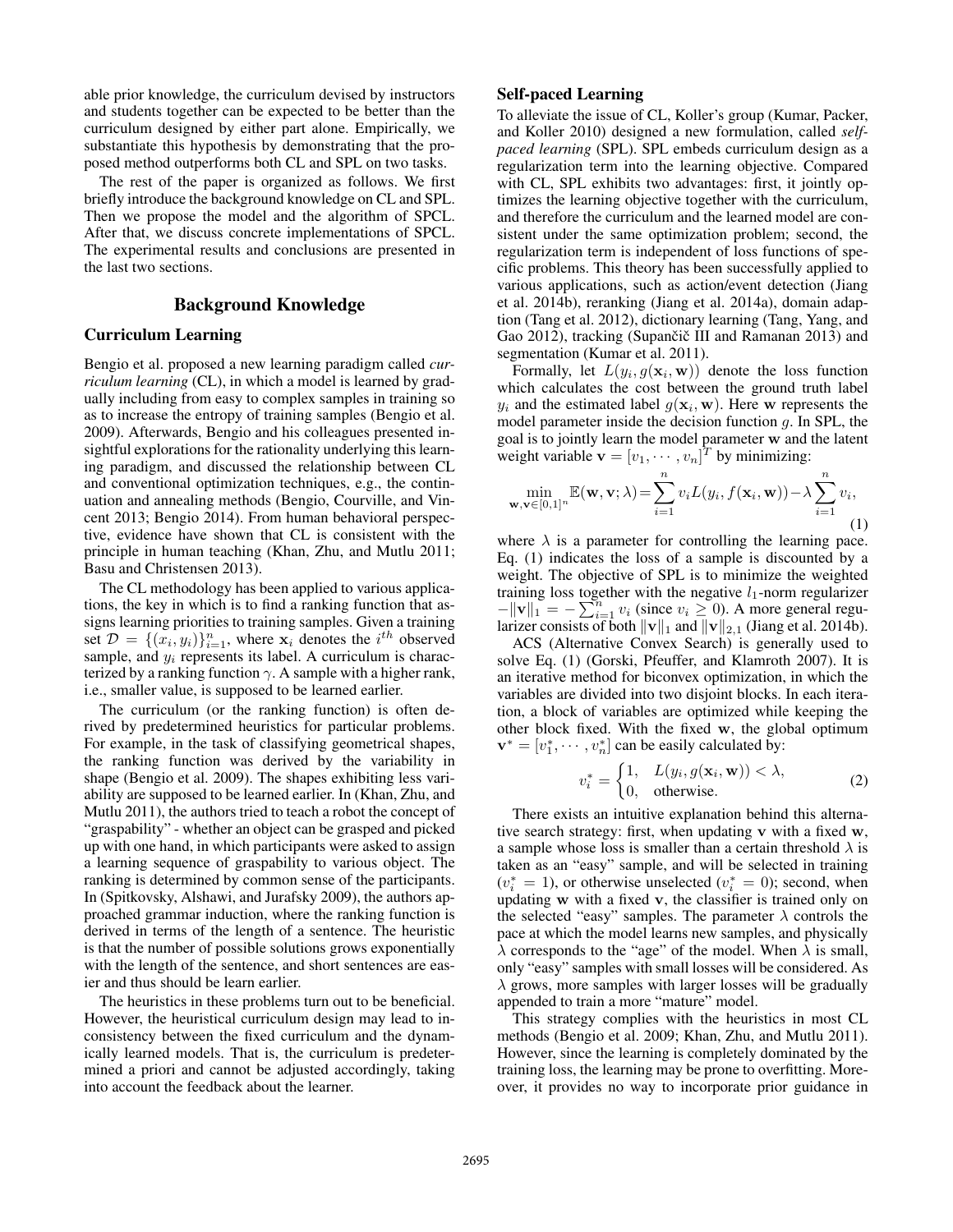learning. To the best of our knowledge, there has been no studies to incorporate prior knowledge into SPL, nor to analyze the relation between CL and SPL.

## Self-paced Curriculum Learning

## Model and Algorithm

An ideal learning paradigm should consider both prior knowledge known before training and information learned during training in a unified and sound framework. Similar to human education, we are interested in constructing an "instructor-student collaborative" paradigm, which, on one hand, utilizes prior knowledge provided by instructors as a guidance for curriculum design (the underlying CL methodology), and, on the other hand, leaves students certain freedom to adjust to the actual curriculum according to their learning paces (the underlying SPL methodology).

This requirement can be realized through the following optimization model. Similar in CL, we assume that the model is given a curriculum that is predetermined by an oracle. Following the notation defined above, we have:

$$
\min_{\mathbf{w},\mathbf{v}\in[0,1]^n} \mathbb{E}(\mathbf{w},\mathbf{v};\lambda,\Psi) = \sum_{i=1}^n v_i L(y_i,g(\mathbf{x}_i,\mathbf{w})) + f(\mathbf{v};\lambda)
$$
\n
$$
\text{s.t. } \mathbf{v} \in \Psi
$$
\n(3)

where  $\mathbf{v} = [v_1, v_2, \cdots, v_n]^T$  denote the weight variables reflecting the samples' importance.  $f$  is called self-paced function which controls the learning scheme;  $\Psi$  is a feasible region that encodes the information of a predetermined curriculum. A curriculum can be mathematically described as:

Definition 1 (Total order curriculum) *For training sam* $ples \mathbf{X} = {\mathbf{x}_i}_{i=1}^n$ , a total order curriculum, or curriculum *for short, can be expressed as a ranking function:*

$$
\gamma: \mathbf{X} \to \{1, 2, \cdots, n\},\
$$

*where*  $\gamma(\mathbf{x}_i) < \gamma(\mathbf{x}_j)$  *represents that*  $x_i$  *should be learned earlier than*  $x_j$  *in training.*  $\gamma(\mathbf{x}_i) = \gamma(\mathbf{x}_j)$  *denotes there is no preferred learning order on the two samples.*

Definition 2 (Curriculum region) *Given a predetermined*  $\alpha$ *curriculum*  $\gamma(\cdot)$  *on training samples*  $\mathbf{X} = \{\mathbf{x}_i\}_{i=1}^n$  *and their*  $weight$  variables  $\mathbf{v} = \left[v_1, \cdots, v_n\right]^T$ . A feasible region  $\Psi$  is *called a curriculum region of*  $\gamma$  *if* 

- *1.* Ψ *is a nonempty convex set;*
- 2. for any pair of samples  $\mathbf{x}_i$ ,  $\mathbf{x}_j$ , if  $\gamma(\mathbf{x}_i) < \gamma(\mathbf{x}_j)$ , it holds that  $\int_{\Psi} v_i d\mathbf{v} > \int_{\Psi} v_j d\mathbf{v}$ , where  $\int_{\Psi} v_i d\mathbf{v}$  calculates the *expectation of*  $v_i$  *within* Ψ*. Similarly if*  $\gamma(\mathbf{x}_i) = \gamma(\mathbf{x}_j)$ *,*  $\int_{\Psi} v_i d\mathbf{v} = \int_{\Psi} v_j d\mathbf{v}.$

The two conditions in Definition 2 offer a realization for curriculum learning. Condition 1 ensures the soundness for calculating the constraints. Condition 2 indicates that samples to be learned earlier should have larger expected values. The curriculum region physically corresponds to a convex region in the high-dimensional space. The area inside this region confines the space for learning the weight variables. The shape of the region weakly implies a prior learning sequence of samples, where the expected values for favored samples are larger. For example, Figure 1(b) illustrates an example of feasible region in 3D where the  $x, y, z$  axis represents the weight variable  $v_1, v_2, v_3$ , respectively. Without considering the learning objective, we can see that  $v_1$  tends to be learned earlier than  $v_2$  and  $v_3$ . This is because if we uniformly sample sufficient points in the feasible region of the coordinate  $(v_1, v_2, v_3)$ , the expected value of  $v_1$  is larger. Since prior knowledge is missing in Eq. (1), the feasible region is a unit hypercube, i.e. all samples are equally favored, as shown in Figure 1(a). Note the curriculum region should be confined within the unit hypercube since the constraints  $v \in [0, 1]^n$  in Eq. (3).



Figure 1: Comparison of feasible regions in SPL and SPCL.

Note that the prior learning sequence in the curriculum region only weakly affects the actual learning sequence, and it is very likely that the prior sequence will be adjusted by the learners. This is because the prior knowledge determines a weak ordering of samples that suggests what should be learned first. A learner takes this knowledge into account, but has his/her own freedom to alter the sequence in order to adjust to the learning objective. See an example in the supplementary materials. Therefore, SPCL represents an "instructor-student-corporative" learning paradigm.

Compared with Eq. (1), SPCL generalizes SPL by introducing a regularization term. This term determines the learning scheme, i.e., the strategy used by the model to learn new samples. In human learning, we tend to use different schemes for different tasks. Similarly, SPCL should also be able to utilize different learning schemes for different problems. Since the existing methods only include a single learning scheme, we generalize the learning scheme and define:

Definition 3 (Self-paced function) *A self-paced function determines a learning scheme. Suppose that*  $v =$  $[v_1, \dots, v_n]^T$  denotes a vector of weight variable for each *training sample and*  $\ell = [\ell_1, \cdots, \ell_n]^T$  *are the corresponding loss.* λ *controls the learning pace (or model "age").*  $f(\mathbf{v}; \lambda)$  *is called a self-paced function, if* 

- *1.*  $f(\mathbf{v}; \lambda)$  *is convex with respect to*  $\mathbf{v} \in [0, 1]^n$ *.*
- 2. When all variables are fixed except for  $v_i, \ell_i, v_i^*$  decreases with  $\ell_i$ , and it holds that  $\lim_{\ell_i \to 0} v_i^* = 1$ ,  $\lim_{\ell_i \to \infty} v_i^* = 0$ .
- 3.  $\|\mathbf{v}\|_1 = \sum_{i=1}^n v_i$  increases with respect to  $\lambda$ , and it holds *that*  $\forall i \in [1, n]$ ,  $\lim_{\lambda \to 0} v_i^* = 0$ ,  $\lim_{\lambda \to \infty} v_i^* = 1$ .

where 
$$
\mathbf{v}^* = \arg \min_{\mathbf{v} \in [0,1]^n} \sum v_i \ell_i + f(\mathbf{v}; \lambda)
$$
, and denote  $\mathbf{v}^* = [v_1^*, \cdots, v_n^*]$ .

The three conditions in Definition 3 provide a definition for the self-paced learning scheme. Condition 2 indicates that the model inclines to select easy samples (with smaller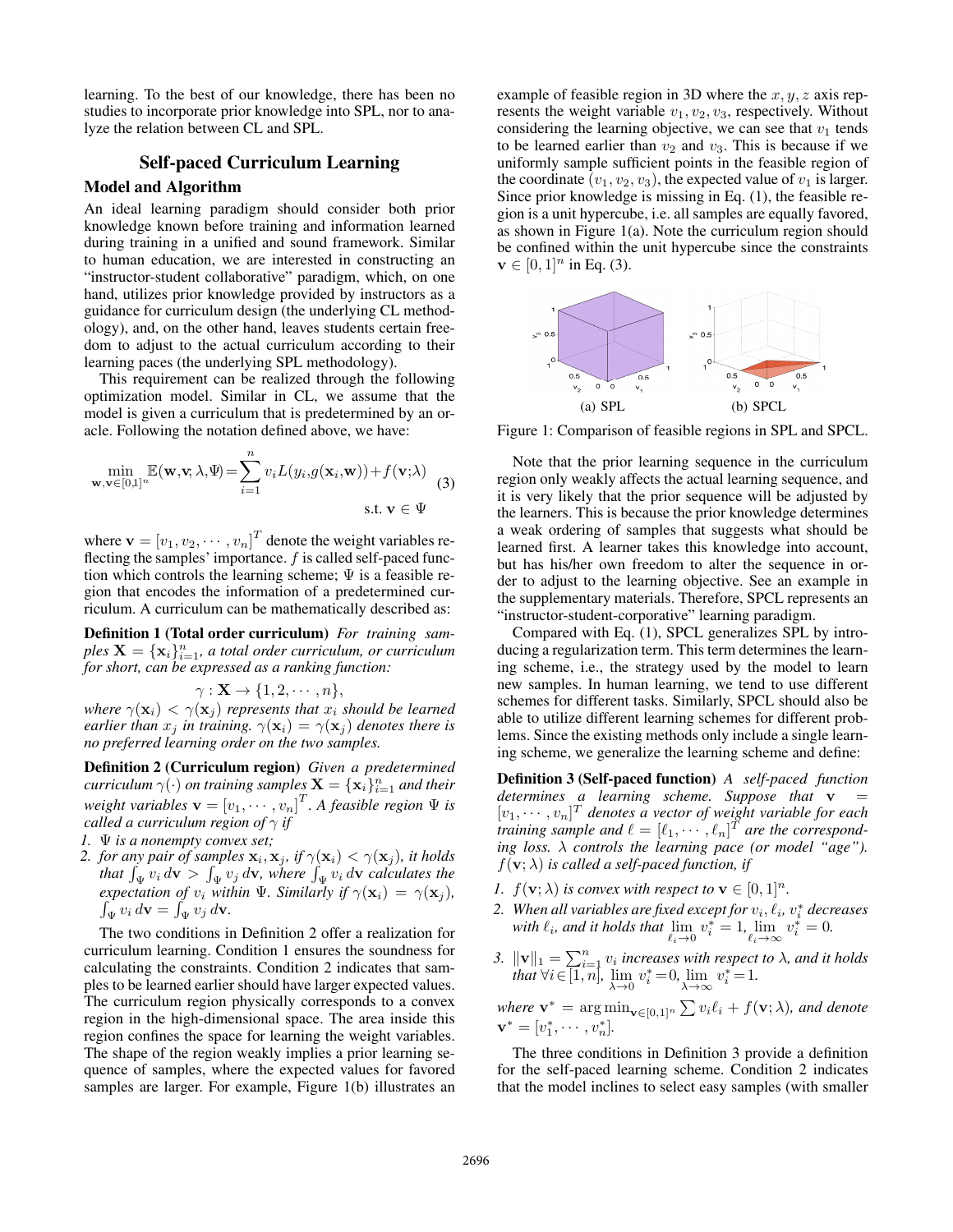Table 1: Comparison of different learning approaches.

|                                     |                    | SPL                | <b>Proposed SPCL</b>                         |  |
|-------------------------------------|--------------------|--------------------|----------------------------------------------|--|
| <b>Comparable to human learning</b> | Instructor-driven  | Student-driven     | Instructor-student collaborative             |  |
| Curriculum design                   | Prior knowledge    | Learning objective | Learning objective + prior knowledge $\vert$ |  |
| <b>Learning schemes</b>             | Multiple           | Single             | Multiple                                     |  |
| <b>Iterative training</b>           | Heuristic approach | Gradient-based     | Gradient-based                               |  |

losses) in favor of complex samples (with larger losses). Condition 3 states that when the model "age"  $\lambda$  gets larger, it should incorporate more, probably complex, samples to train a "mature" model. The convexity in Condition 1 ensures the model can find good solutions within the curriculum region.

It is easy to verify that the regularization term in Eq. (1) satisfies Definition 3. In fact, this term corresponds to a binary learning scheme since  $v_i$  can only take binary values, as shown in the closed-form solution of Eq. (2). This scheme may be less appropriate in the problems where the importance of samples needs to be discriminated. In fact, there exist a plethora of self-paced functions corresponding to various learning schemes. We will detail some of them in the next section.

Inspired by the algorithm in (Kumar, Packer, and Koller 2010), we propose a similar ACS algorithm to solve Eq. (3). Algorithm 1 takes the input of a predetermined curriculum, an instantiated self-paced function and a stepsize parameter; it outputs an optimal model parameter w. First of all, it represents the input curriculum as a curriculum region that follows Definition 2, and initializes variables in their feasible region. Then it alternates between two steps until it finally converges: Step 4 learns the optimal model parameter with the fixed and most recent  $v^*$ ; Step 5 learns the optimal weight variables with the fixed w<sup>\*</sup>. In first several iterations, the model "age" is increased so that more complex samples will be gradually incorporated in the training. For example, we can increase  $\lambda$  so that  $\mu$  more samples will be added in the next iteration. According to the conditions in Definition 3, the number of complex samples increases along with the growth of the number iteration. Step 4 can be conveniently implemented by existing off-the-shelf supervised learning methods. Gradient-based or interior-point methods can be used to solve the convex optimization problem in Step 5. According to (Gorski, Pfeuffer, and Klamroth 2007), the alternative search in Algorithm 1 converges as the objective function is monotonically decreasing and is bounded from below.

#### Relationship to CL and SPL

SPCL represents a general learning framework which includes CL and SPL as special cases. SPCL degenerates to SPL when the curriculum region is ignored ( $\Psi = [0, 1]^n$ ), or equivalently, the prior knowledge on predefined curriculums is absent. In this case, the learning is totally driven by the learner. SPCL degenerates to CL when the curriculum region (feasible region) only contains the learning sequence in the predetermined curriculum. In this case, the learning process neglects the feedback about learners, and is dominated by the given prior knowledge. When information from

| Algorithm 1: Self-paced Curriculum Learning.                                                                                   |  |  |  |  |  |
|--------------------------------------------------------------------------------------------------------------------------------|--|--|--|--|--|
| <b>input</b> : Input dataset $D$ , predetermined curriculum                                                                    |  |  |  |  |  |
| $\gamma$ , self-paced function f and a stepsize $\mu$                                                                          |  |  |  |  |  |
| <b>output:</b> Model parameter w                                                                                               |  |  |  |  |  |
| 1 Derive the curriculum region $\Psi$ from $\gamma$ ;                                                                          |  |  |  |  |  |
| 2 Initialize $v^*$ , $\lambda$ in the curriculum region;                                                                       |  |  |  |  |  |
| 3 while not converged do                                                                                                       |  |  |  |  |  |
| Update $\mathbf{w}^* = \arg \min_{\mathbf{w}} \mathbb{E}(\mathbf{w}, \mathbf{v}^*; \lambda, \Psi);$<br>$\overline{\mathbf{4}}$ |  |  |  |  |  |
| Update $\mathbf{v}^* = \arg \min_{\mathbf{v}} \mathbb{E}(\mathbf{w}^*, \mathbf{v}; \lambda, \Psi);$<br>5                       |  |  |  |  |  |
| <b>if</b> $\lambda$ <i>is small</i> then increase $\lambda$ by the stepsize $\mu$ ;<br>6                                       |  |  |  |  |  |
| 7                                                                                                                              |  |  |  |  |  |
| end<br>8                                                                                                                       |  |  |  |  |  |
| return $w^*$                                                                                                                   |  |  |  |  |  |

both sources are available, the learning in SPCL is collaboratively driven by prior knowledge and learning objective. Table 1 summarizes the characteristics of different learning methods. Given reasonable prior knowledge, SPCL which considers the information from both sources tend to yield better solutions. The toy example in supplementary materials lists a case in this regard.

#### SPCL Implementation

The definition and algorithm in the previous section provide a theoretical foundation for SPCL. However, we still need concrete self-paced functions and curriculum regions to solve specific problems. To this end, this section discusses some implementations that follow Definition 2 and Definition 3. Note that there is no single implementation that can always work the best for all problems. As a pilot work on this topic, our purpose is to argument the implementations in the literature, and to help enlighten others to further explore this interesting direction.

Curriculum region implementation: We suggest an implementation induced from a linear constraint for realizing the curriculum region:  $\mathbf{a}^T \mathbf{v} \leq c$ , where  $\mathbf{v} = [v_1, \dots, v_n]^T$ are the weight variables in Eq.  $(3)$ ,  $c$  is a constant, and  $\mathbf{a} = [a_1, \dots, a_n]^T$  is a *n*-dimensional vector. The linear constraints is a simple implementation for curriculum region that can be conveniently solved. It can be proved that this implementation complies with the definition of curriculum region. See the proof in supplementary materials.

**Theorem 1** For training samples  $X = {\mathbf{x}_i}_{i=1}^n$ , given a *curriculum*  $\gamma$  *defined on it, the feasible region, defined by,* 

$$
\Psi = \{ \mathbf{v} | \mathbf{a}^T \mathbf{v} \le c \}
$$

*is a curriculum region of*  $\gamma$  *if it holds: 1*)  $\Psi \wedge \mathbf{v} \in [0,1]^n$  *is nonempty;* 2)  $a_i < a_j$  *for all*  $\gamma(\mathbf{x}_i) < \gamma(\mathbf{x}_j)$ *;*  $a_i = a_j$  *for all*  $\gamma(\mathbf{x}_i) = \gamma(\mathbf{x}_i)$ *.*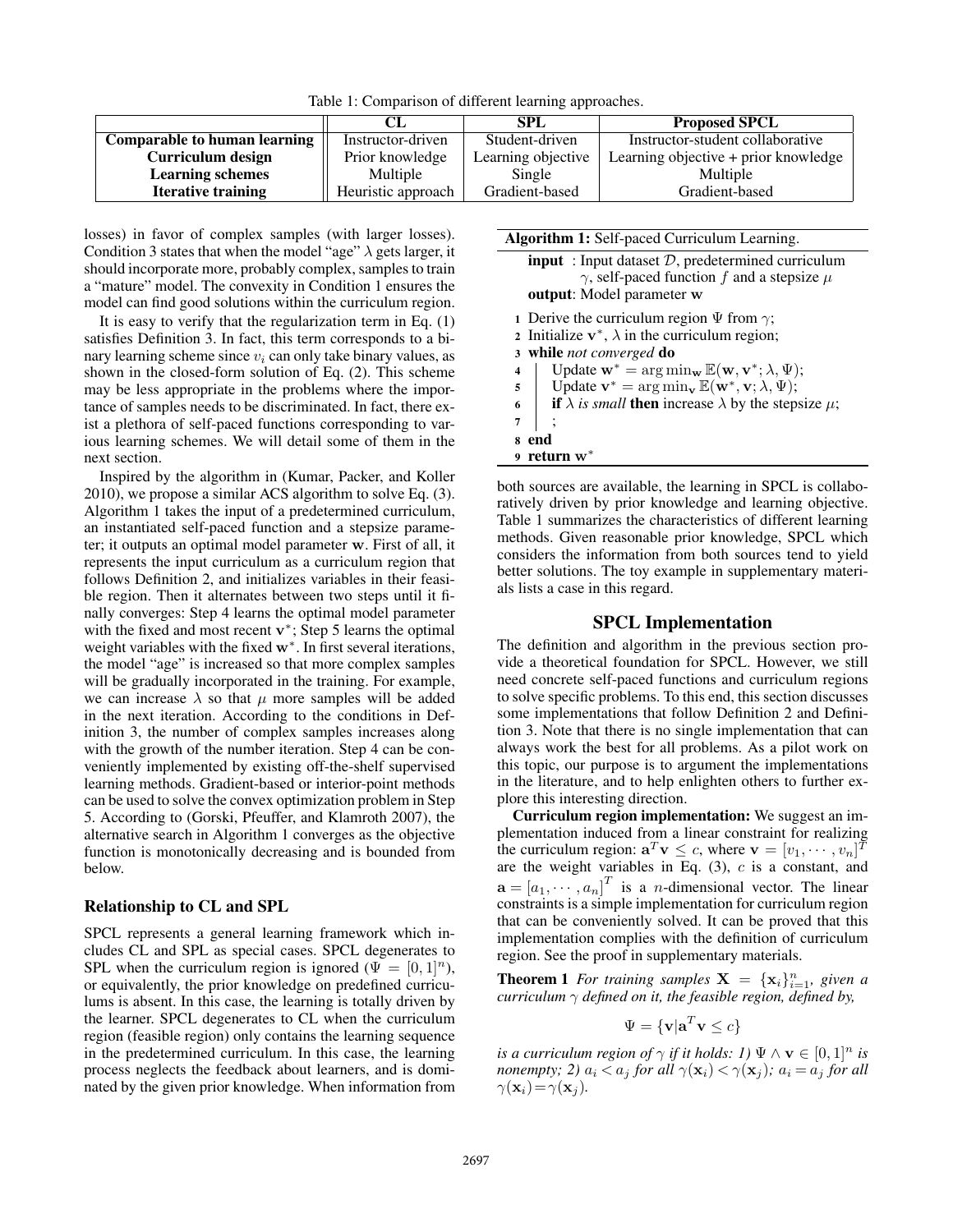Self-paced function implementation: Similar to the scheme human used to absorb knowledge, a self-paced function determines a learning scheme for the model to learn new samples. Note the self-paced function is realized as a regularization term, which is independent of specific loss functions, and can be easily applied to various problems. Since human tends to use different learning schemes for different tasks, SPCL should also be able to utilize different learning schemes for different problems. Inspired by a study in (Jiang et al. 2014a), this section discusses some examples of learning schemes.

*Binary scheme:* This scheme in is used in (Kumar, Packer, and Koller 2010). It is called binary scheme, or "hard" scheme, as it only yields binary weight variables.

$$
f(\mathbf{v}; \lambda) = -\lambda ||v||_1 = -\lambda \sum_{i=1}^n v_i,
$$
 (4)

*Linear scheme:* A common approach is to linearly discriminate samples with respect to their losses. This can be realized by the following self-paced function:

$$
f(\mathbf{v}; \lambda) = \frac{1}{2} \lambda \sum_{i=1}^{n} (v_i^2 - 2v_i),
$$
 (5)

in which  $\lambda > 0$ . This scheme represents a "soft" scheme as the weight variable can take real values.

*Logarithmic scheme:* A more conservative approach is to penalize the loss logarithmically, which can be achieved by the following function:

$$
f(\mathbf{v}; \lambda) = \sum_{i=1}^{n} \zeta v_i - \frac{\zeta^{v_i}}{\log \zeta},
$$
 (6)

where  $\zeta = 1 - \lambda$  and  $0 < \lambda < 1$ .

*Mixture scheme:* Mixture scheme is a hybrid of the "soft" and the "hard" scheme (Jiang et al. 2014a). If the loss is either too small or too large, the "hard" scheme is applied. Otherwise, the soft scheme is applied. Compared with the "soft" scheme, the mixture scheme tolerates small errors up to a certain point. To define this starting point, an additional parameter is introduced, i.e.  $\lambda = [\lambda_1, \lambda_2]^T$ . Formally,

$$
f(\mathbf{v}; \lambda) = -\zeta \sum_{i=1}^{n} \log(v_i + \frac{1}{\lambda_1} \zeta), \tag{7}
$$

where  $\zeta = \frac{\lambda_1 \lambda_2}{\lambda_1 - \lambda_2}$  and  $\lambda_1 > \lambda_2 > 0$ .

Theorem 2 *The binary, linear, logarithmic and mixture scheme function are self-paced functions.*

It can be proved that the above functions follow Definition 3. The name of the learning scheme suggests the characteristic of its solution. For example, denote  $\ell_i$  =  $L(y_i, g(\mathbf{x}_i, \mathbf{w}))$ . When  $\Psi = [0, 1]^n$ , the partial gradient of Eq. (3) using logarithmic scheme equals:

$$
\frac{\partial \mathbb{E}_{\mathbf{w}}}{\partial v_i} = \ell_i + (\zeta - \zeta^{v_i}) = 0,
$$
\n(8)

 $\frac{\partial v_i}{\partial x}$  where  $\mathbb{E}_w$  denote the objective in Eq. (3) with the fixed w. We then can easily deduce:

$$
\log(\ell_i + \zeta) = v_i \log \zeta. \tag{9}
$$

The optimal solution for  $\mathbb{E}_{\mathbf{w}}$  is given by:

$$
v_i^* = \begin{cases} \frac{1}{\log \zeta} \log(\ell_i + \zeta) & \ell_i < \lambda \\ 0 & \ell_i \ge \lambda. \end{cases}
$$
 (10)

As shown the solution of  $v_i^*$  is logarithmic to its loss  $\ell_i$ . See supplementary materials for the analysis on other self-paced functions. When the curriculum region is not a unit hypercube, the closed-form solution, such as Eq. (10), cannot be directly used. Gradient-based methods can be applied. As  $\mathbb{E}_{\mathbf{w}}$  is convex, the local optimal is also the global optimal solution for the subproblem.

#### Experiments

We present experimental results for the proposed SPCL on two tasks: matrix factorization and multimedia event detection. We demonstrate that our approach outperforms baseline methods on both tasks.

#### Matrix Factorization

Matrix factorization (MF) aims to factorize an  $m \times n$  data matrix Y, whose entries are denoted as  $y_{ij}$ s, into two smaller factors  $\mathbf{U} \in \mathbb{R}^{m \times r}$  and  $\mathbf{V} \in \mathbb{R}^{n \times r}$ , where  $r \ll \min(m, n)$ , such that  $UV^T$  is possibly close to Y (Chatzis 2014; Meng et al. 2013; Zhao et al. 2014). MF has many successful applications, such as structure from motion (Tomasi and Kanade 1992) and photometric stereo (Hayakawa 1994). Here we test SPCL scheme on synthetic MF problems.

The data were generated as follows: two matrices U and V, both of which are of size  $40 \times 4$ , were first randomly generated with each entry drawn from the Gaussian distribution  $\mathcal{N}(0, 1)$ , leading to a ground truth rank-4 matrix  $Y_0 = UV^T$ , and certain amount of noises were then specified to constitute the observation matrix Y. Specifically,  $20\%$  of the entries were added to uniform noise on  $[-50, 50]$ , other 20% were added to uniform noise on [−40, 40], and the rest were added to Gaussian noise drawn from  $\mathcal{N}(0, 0.1^2)$ . We considered  $L_2$ - and  $L_1$ -norm MF methods, and incorporated the SPL and SPCL frameworks with the solvers proposed by Cabral et al. (2013) and Wang et al. (2012), respectively. The curriculum region was constructed by setting the weight vector  $v$  and  $c$  in the linear constraint as follows. For v, first, set  $\tilde{v}_{ij} = 50$  for entries mixed with uniform noise on  $[-50, 50]$ ,  $\tilde{v}_{ij} = 40$  for entries mixed with uniform noise on  $[-40, 40]$ , and  $\tilde{v}_{ij} = 1$  for the rest. Then v was calculated by  $v_{ij} = \frac{\tilde{v}_{ij}}{\sum \tilde{v}_{ij}}$ . For c, we specified it as 0.02 and 0.01 for  $L_2$  and  $L_1$ -norm MF, respectively.

Two criteria were used for performance assessment. (1) *root mean square error (*RMSE):  $\frac{1}{\sqrt{mn}}\|\mathbf{Y}_0 - \hat{\mathbf{U}}\hat{\mathbf{V}}^T\|_F,$  and (2) *mean absolute error* (MAE):  $\frac{1}{mn} \|\mathbf{Y}_0 - \hat{\mathbf{U}}\hat{\mathbf{V}}^T\|_1$ , where  $\hat{\mathbf{U}}, \hat{\mathbf{V}}$  denote the output from a utilized MF method. The performance of each method was evaluated as the average over 50 random realizations, as summarized in Table 2.

Table 2: Performance comparison of SPCL and baseline methods for matrix factorization.

|             | $L_2$ -norm MF  |        |        | $L_1$ -norm MF  |        |        |
|-------------|-----------------|--------|--------|-----------------|--------|--------|
|             | <b>Baseline</b> | SPL.   | SPCL.  | <b>Baseline</b> | SPL.   | SPCL.  |
| <b>RMSE</b> | 9.3908          | 0.2585 | 0.0654 | 2.8671          | 0.1117 | 0.0798 |
| <b>MAE</b>  | 6.8597          | 0.0947 | 0.0497 | 1.4729          | 0.0766 | 0.0607 |

The results show that the baseline methods fail to obtain reasonable approximation to the ground truth matrices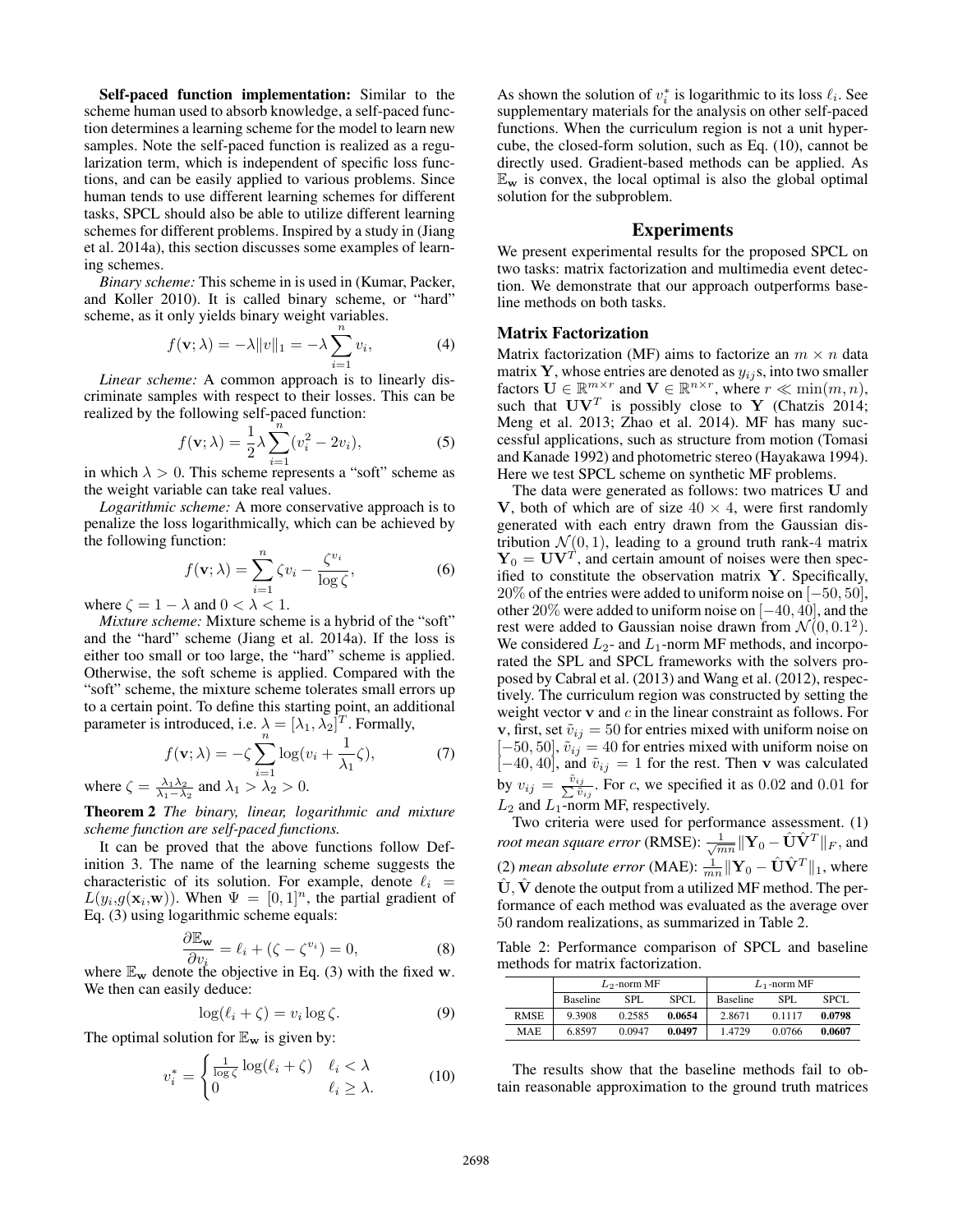due to the large noises embedded in the data, while SPL and SPCL significantly improve the performance. Besides, SPCL outperforms SPL. This is because SPL is more sensitive to the starting values than SPCL, and inclines to overfit to the noises. In this case, SPCL can alleviate such issue, as depicted in Figure 2. Because SPCL is constrained by prior curriculum and can weight the noisy samples properly.



Figure 2: Comparison of the convergence of SPL and SPCL.

#### Multimedia Event Detection (MED)

Given a collection of videos, the goal of MED is to detect events of interest, e.g. "Birthday Party" and "Parade", solely based on the video content. Since MED is a very challenging task, there have been many studies proposed to tackle this problem in different settings, which includes training detectors using sufficient examples (Wang et al. 2013; Gkalelis and Mezaris 2014; Tong et al. 2014), using only a few examples (Safadi, Sahuguet, and Huet 2014; Jiang et al. 2014b), by exploiting semantic features (Tan, Jiang, and Neo 2014; Liu et al. 2013; Zhang et al. 2014; Inoue and Shinoda 2014; Jiang, Hauptmann, and Xiang 2012; Tang et al. 2012; Yu, Jiang, and Hauptmann 2014; Cao et al. 2013), and by automatic speech recognition (Miao, Metze, and Rawat 2013; Miao et al. 2014; Chiu and Rudnicky 2013).

We applied SPCL in a reranking setting, in which zero examples are given. It aims at improving the ranking of the initial search result. TRECVID Multimedia Event Detection (MED) 2013 Development, MED13Test and MED14Test sets were used (Over et al. 2013), which include around 34,000 Internet videos. The performance was evaluated on the MED13Test and MED14Test sets (25,000 videos), by the Mean Average Precision (MAP). There were 20 prespecified events on each dataset. Six types of visual and acoustic features were used. More information about these features is in (Jiang et al. 2014c).

In CL, the curriculum was derived by the MMPRF (Jiang et al. 2014c). In SPL, the curriculum was derived by the learning objective according to Eq. (1) where the loss is the hinge loss. In SPCL, Algorithm 1 was used, where Step 5 was solved by LM-BFGS (Zhu et al. 1997) in "stats" package in the R language, and Step 4 was solved by a standard quadratic programming toolkit. Mixture scheme was used, and all parameters were carefully tuned on a validation set on a different set of events. The predetermined curriculum in MMPRF was encoded as linear constraints  $Av \leq g$  to encode prior knowledge on modality weighting presented in (Jiang et al. 2014c). The intuition is that some features are more discriminative than others, and the constraints emphasize these discriminative features.

As we see in Table 3, SPCL outperforms both CL and SPL. The improvement is statistically significant across

Table 3: Performance comparison of SPCL and baseline methods for zero-example event reranking.

| Dataset   | SPI   |  |
|-----------|-------|--|
| MED13Test | 10.8  |  |
| MED14Test | o.6 - |  |

20 events at the p-level of 0.05, according to the paired t-test. For this problem, "student-driven" learning mode (SPL) turns out better than "instructor-driven" mode (CL). "Instructor-student-collaborative" learning mode exploits prior knowledge and improves SPL. We hypothesize the reason is that SPCL takes advantage of the reliable prior knowledge and thus arrives at better solutions. The results substantiate the argument that learning with both prior knowledge and learning objective tends to be beneficial.

#### Conclusions and Future Work

We proposed a novel learning regime called self-paced curriculum learning (SPCL), which imitates the learning regime of humans/animals that gradually involves from easy to more complex training samples into the learning process. The proposed SPCL can exploit both prior knowledge before training and dynamical information extracted during training. The novel regime is analogous to an "instructor-studentcollaborative" learning mode, as opposed to "instructordriven" in curriculum learning or "student-driven" in selfpaced learning. We presented compelling understandings for curriculum learning and self-paced learning, and revealed that they can be unified into a concise optimization model. We discussed several concrete implementations in the proposed SPCL framework. Experimental results on two different tasks substantiate the advantage of SPCL. Empirically, we found that SPCL requires a validation set that follows the same underlying distribution of the test set for tuning parameters in some problems. Intuitively, the set is analogous to the mock exam in education whose purposes are to let students realize how well they would perform on the real test, and, importantly, have a better idea of what to study.

Future directions may include developing new learning schemes for different problems. Since human tends to use different learning schemes to solve different problems, SPCL should utilize appropriate learning schemes for various problems at hand. Besides, currently as in curriculum learning, we assume the curriculum is total-order. We plan to relax this assumption in our future work.

#### Acknowledgments

This paper was partially supported by the US Department of Defense, U. S. Army Research Office (W911NF-13-1-0277) and by the National Science Foundation under Grant No. IIS-1251187. The U.S. Government is authorized to reproduce and distribute reprints for Governmental purposes notwithstanding any copyright annotation thereon. Disclaimer: The views and conclusions contained herein are those of the authors and should not be interpreted as necessarily representing the official policies or endorsements, either expressed or implied, of ARO, the National Science Foundation or the U.S. Government.